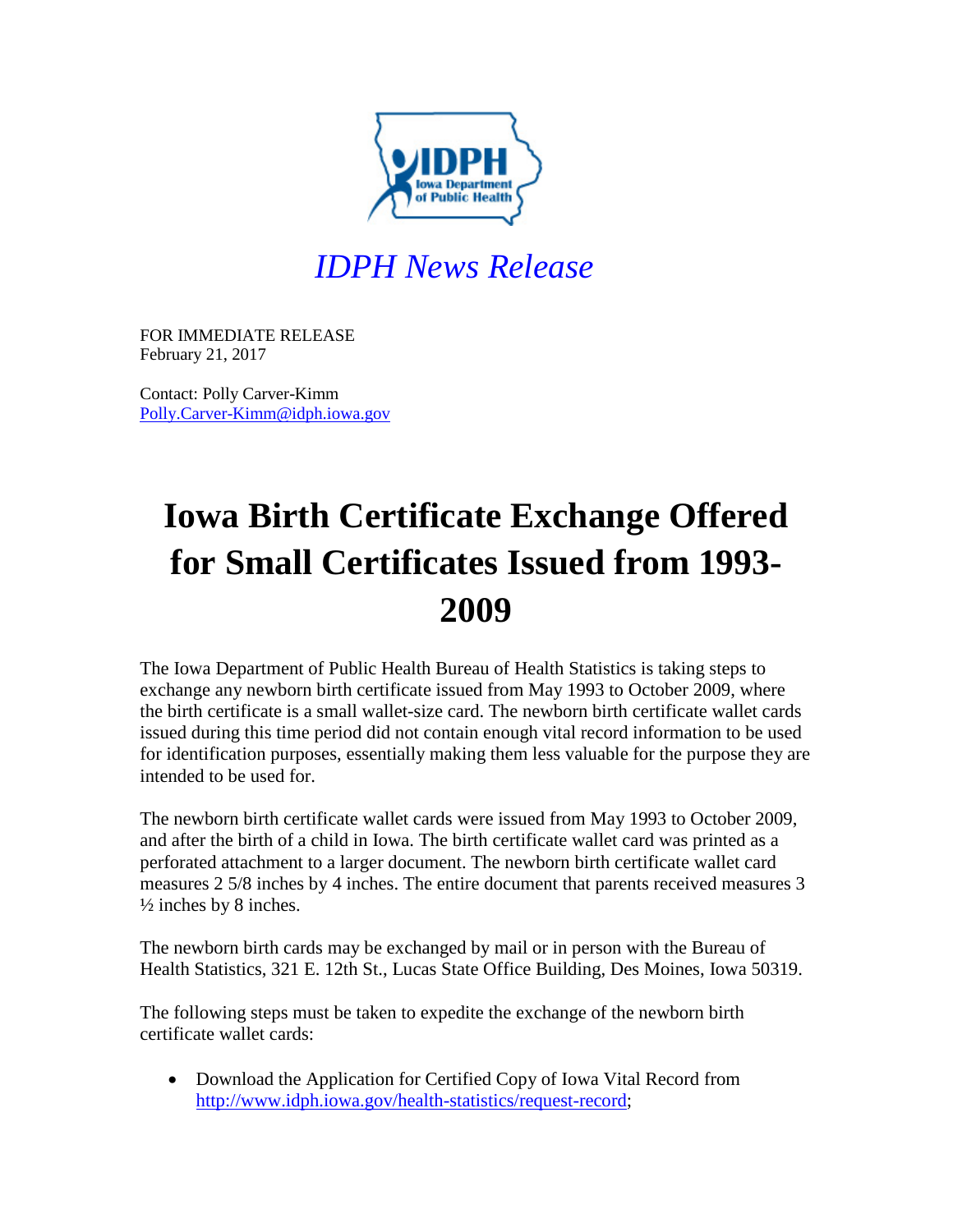- Open Application for Copy of Birth Certificate link and print document;
- Complete the application, including notarized signature;
- Return application, copy of driver's license and original newborn birth certificate wallet card in person or by mail.

Due to the number of certificates to be replaced, it is expected to take four to six weeks to receive the replacement birth certificate via mail. In-person requests will be completed in a timely manner and in the order they are received.

###